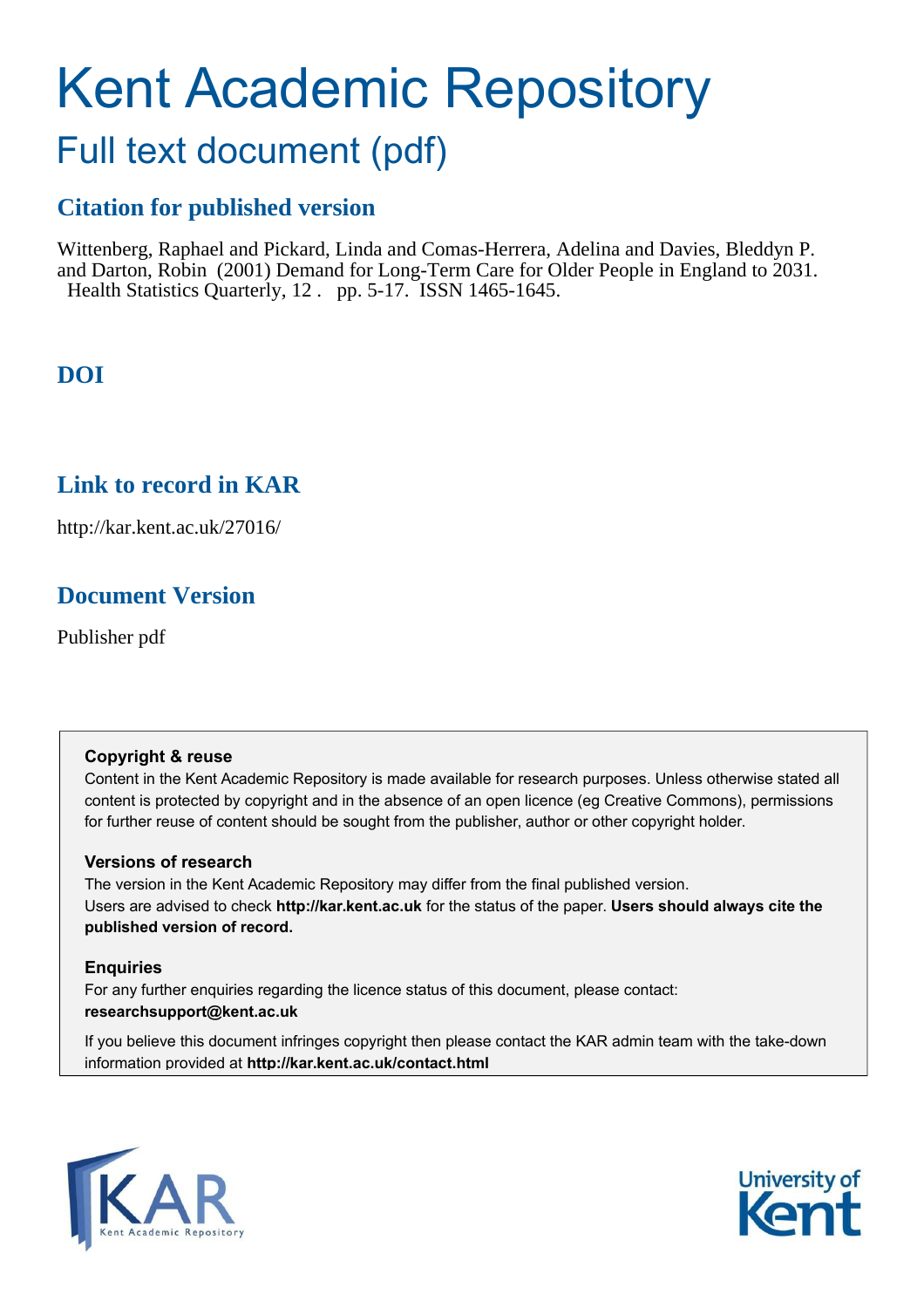# Demand for long-term care for older people in England to 2031

#### **Raphael Wittenberg, Linda Pickard, Adelina Comas-Herrera, Bleddyn Davies** *Personal Social Services Research Unit, London School of Economics, and* **Robin Darton** *Personal Social Services Research Unit, University of Kent*

**How best to finance long-term care has been the subject of considerable recent debate. One reason is that the numbers of people in England aged 65 and over are projected to increase by 60 per cent over the next 35 years. The Personal Social Services Research Unit (PSSRU) has developed a model to make projections of demand for longterm care for older people, to 2031. This article outlines the methodology and results of the model. PSSRU projections suggest that, under central assumptions, long-term care expenditure will need to rise by around 150 per cent in real terms over the next 30 years to meet demand.**

#### **INTRODUCTION**

How best to finance long-term care has been the subject of considerable debate in Britain, as in a number of other countries. The Government considered the issue sufficiently important and complex to warrant the establishment of the first Royal Commission for many years.<sup>1</sup> In turn, the recommendations of the Royal Commission on Long Term Care have prompted renewed interest in the financing of long-term care.

Concern about the future affordability of long-term care has arisen for a number of reasons. An important factor is the projected continuing growth in the numbers of older people. The Government Actuary's Department (GAD) projects that the number of people in England aged 65 and over will rise from 7.8 million in 1996 to 12.4 million in  $2031$ , an increase of 60 per cent<sup>2,3</sup> The number of very elderly people (aged 85 and over) will rise even more rapidly, by 88 per cent, from 0.9 million in 1996 to 1.7 million in 2031.2,3

The financing of long-term care raises a great many questions. How many older people are likely to require long-term care services in the coming decades? How much are these services likely to cost? Will the cost to public funds prove affordable? Who should pay? How should costs be divided between public expenditure and private sources of finance? In order to address these issues, reliable projections of two key variables are needed. The first variable is the likely level of demand for long-term care services under different scenarios. The second is the costs associated with meeting expected demand for care and the distribution of these costs between different sources of funding.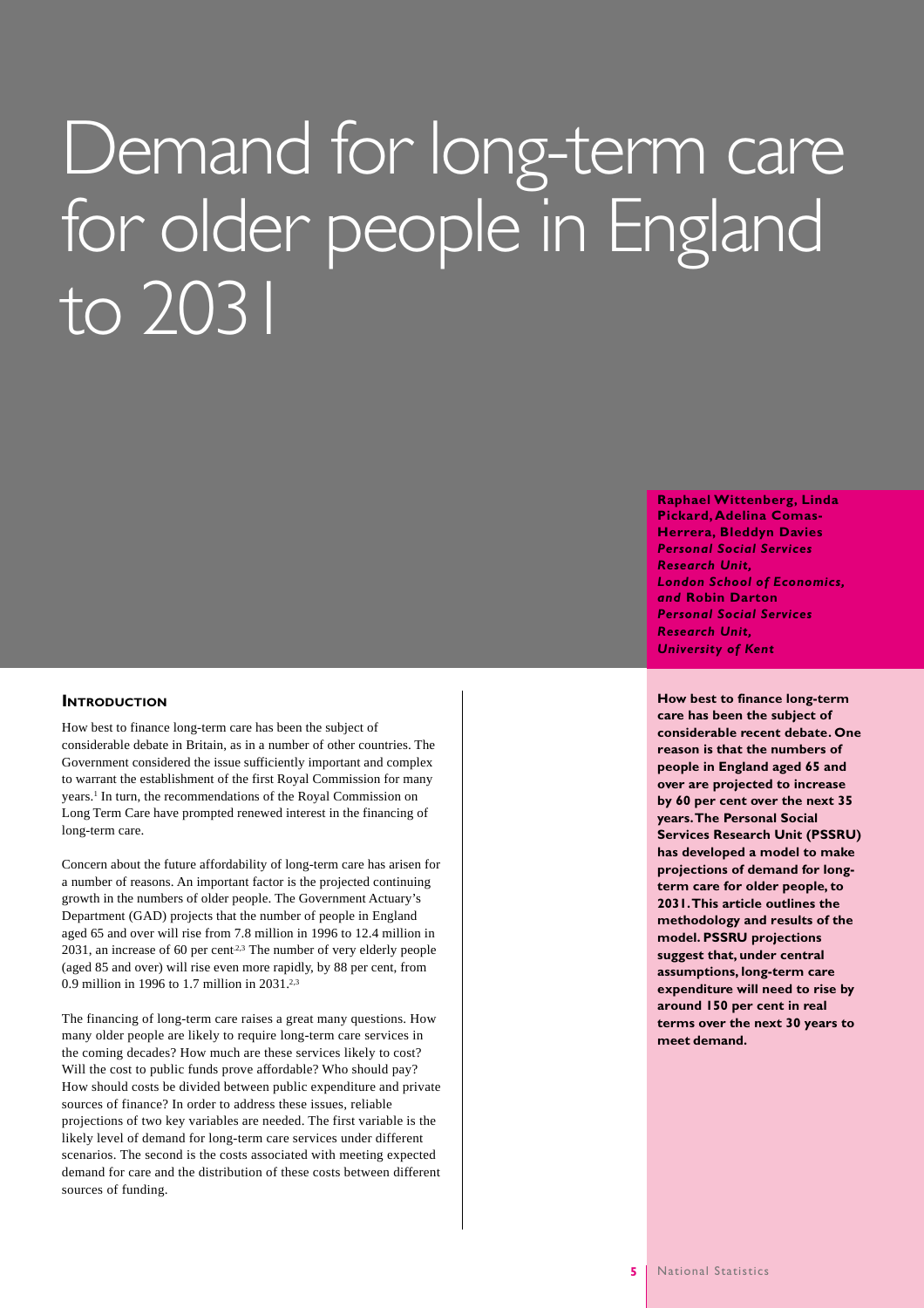In order to consider these issues and to inform debate on the financing of long-term care, the Personal Social Services Research Unit (PSSRU) at the London School of Economics has developed a model to project long-term care demand and expenditure. The study is part of the PSSRU's long-run research programme funded by the Department of Health. Details of the first version of the model were published in 1998.<sup>4</sup> PSSRU have subsequently improved and updated the model.

The aims of this article are to describe the methodology used in the revised PSSRU model and to present some new projections. The methodology is of particular interest and importance because the model was used extensively by the Royal Commission on Long Term Care. The article describes the current version of the model which differs from earlier versions in two ways. First, the model's base year has been updated to 1996 and more recent data have been incorporated. In particular, the model now uses the GAD's 1998-based population projections and 1996-based marital status projections, as the basis for the projections of older people by gender, age band and marital status. Second, various detailed improvements in the design of the model have been made. The institutional population, for example, is now modelled as a subset of the population with severe dependency rather than as a separate dependency group. There has been considerable recent interest in projections of the future age distribution of the population<sup>3</sup> and the composition of households.5,6 The PSSRU model allows, in addition, for projections to be made of demand for long-term care.

The article begins by describing the PSSRU model, its structure and the assumptions in making projections. This is followed by a description of results using the model in the form of projections, variants of the projections derived from using the most recent compared with earlier population and marital status projections, and sensitivity analysis around the projections. The section on the sensitivity analysis explores issues around the projections, including the past performance of population projections and trends in disability. The analysis pays particular attention to the effect of using different assumptions about life expectancy and dependency on demand for long-term care. Finally, the article discusses the results and draws some conclusions.

#### **THE PSSRU LONG–TERM CARE MODEL**

The PSSRU model is concerned with long-term care for older people. Long-term care includes help with domestic tasks, such as shopping and preparing meals, and assistance with personal care tasks, such as dressing and bathing. Most long-term care for older people living at home is currently provided by informal carers. As part of the research described in this article, an analysis of the 1994/5 General Household Survey data on people aged 65 and over showed that 80 per cent of older people, who had help with domestic tasks, relied exclusively on informal help (spouse, other household members, relatives outside the household, neighbours and friends), 10 per cent relied on both informal and formal help and only 10 per cent relied exclusively on formal services. Formal services are provided by a range of agencies including local authority social services, community health services and independent sector residential care, nursing homes and home care services. Long-term care services are financed by the National Health Service, local authorities and by older people themselves, from their incomes and assets.

The overall aim of the PSSRU model is to make projections of likely demand for long-term care for older people under different scenarios. More specifically, the aims are to make projections of three kinds. First, the model makes projections of the estimated numbers of older people with different levels of dependency by age group, gender, and household type. Second, it makes projections of the estimated levels of

long-term care services demanded. Third, projections of estimated expenditure on long-term care services by funding source are made.

The development of the model was informed by earlier models. The Institute of Actuaries made projections of the likely numbers of disabled people in Great Britain and of the costs of caring for them on varying assumptions.<sup>7</sup> London Economics and the Institute for Public Policy Research built on the Institute of Actuaries' model and made projections of future patterns of demand and supply of long-term care and associated costs.<sup>8</sup> The Department of Health also made broad projections of expenditure on long-term care in England on a range of assumptions.<sup>9</sup> The PSSRU model has also been informed by studies from the United States, in particular the Brookings-ICF Long-Term Care Financing Model.<sup>10</sup>

The PSSRU model represents an attempt to consider in more detail than previous British studies the relationship between factors affecting the need for care, such as dependency and household type, and the provision of long-term care services.

#### **STRUCTURE OF THE PSSRU MODEL**

The study has involved the development of a cell-based (or macrosimulation) model to make projections of the likely demand for longterm care for older people for England to the year 2031. A variant was developed for the Royal Commission on Long Term Care that made projections for the United Kingdom to 2051.<sup>1</sup>

The PSSRU model consists of four main parts. The first part divides the projected older population into sub-groups, or cells, by age, dependency, household type and housing tenure. The second part of the model focuses on the receipt of long-term care services, by attaching a probability of receiving health and social care to each cell. The last two parts of the model are concerned with long-term care expenditures and their breakdown between the NHS, social services and service users. The structure of the model is illustrated in Figure 1. An outline of each part of the model is given below, with further details in Box 3 at the end of the article.

#### **Projected numbers of older people**

The first part of the model classifies the projected numbers of older people into cells, according to age bands, gender, dependency and other key characteristics. The model uses the GAD 1998-based population projections as the basis for the numbers of people by age band and gender in each year under consideration until 2031. The initial ten cells of the model contain the numbers of older people by five year age bands (65–69, 70–74, 75–79, 80–84 and 85 and over) by gender.

The projected older population by age band and gender are then separated into dependency groups. Dependency is a crucial factor in considering need for long-term care, as it is dependency rather than age which influences need for care. Studies by the Institute of Actuaries and by the Department of Health have shown that projections of long-term care expenditure are sensitive to assumptions about future rates of dependency among older people.7,9 The model uses as a measure of dependency the ability to perform activities of daily living (ADLs) and instrumental activities of daily living (IADLs). These are frequently used in practice by local authorities to assess needs for residential care.<sup>11</sup> They are also used in the Brookings-ICF long-term care model for the USA.<sup>10</sup> Four dependency groups have been used in the model (Box One). Information from the 1994/5 General Household Survey (GHS) was used to break down the private household population into the four groups. The model does not take separate account of cognitive impairment (impaired intellectual functioning) as it is not covered in the GHS. This is currently the subject of further work at PSSRU.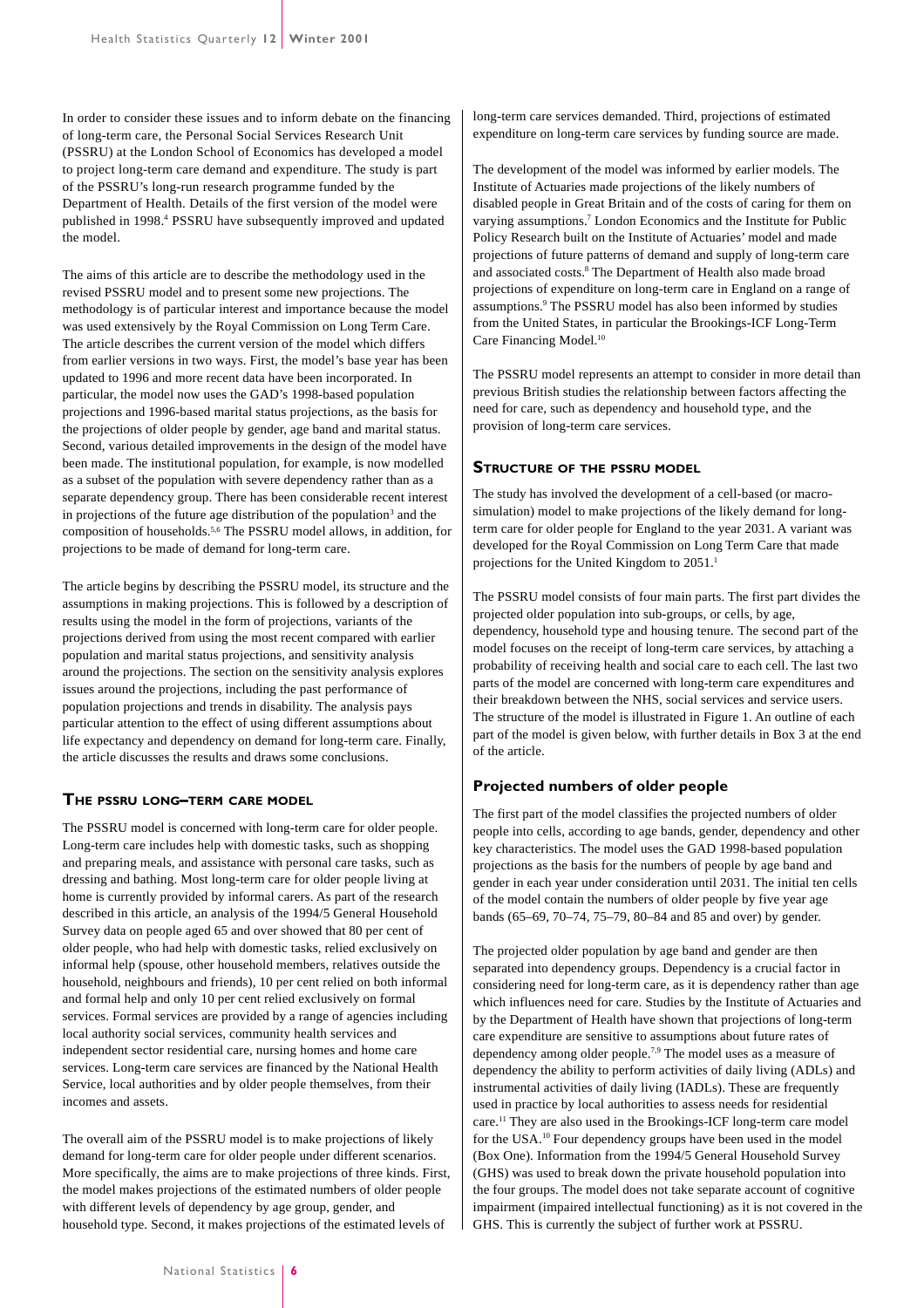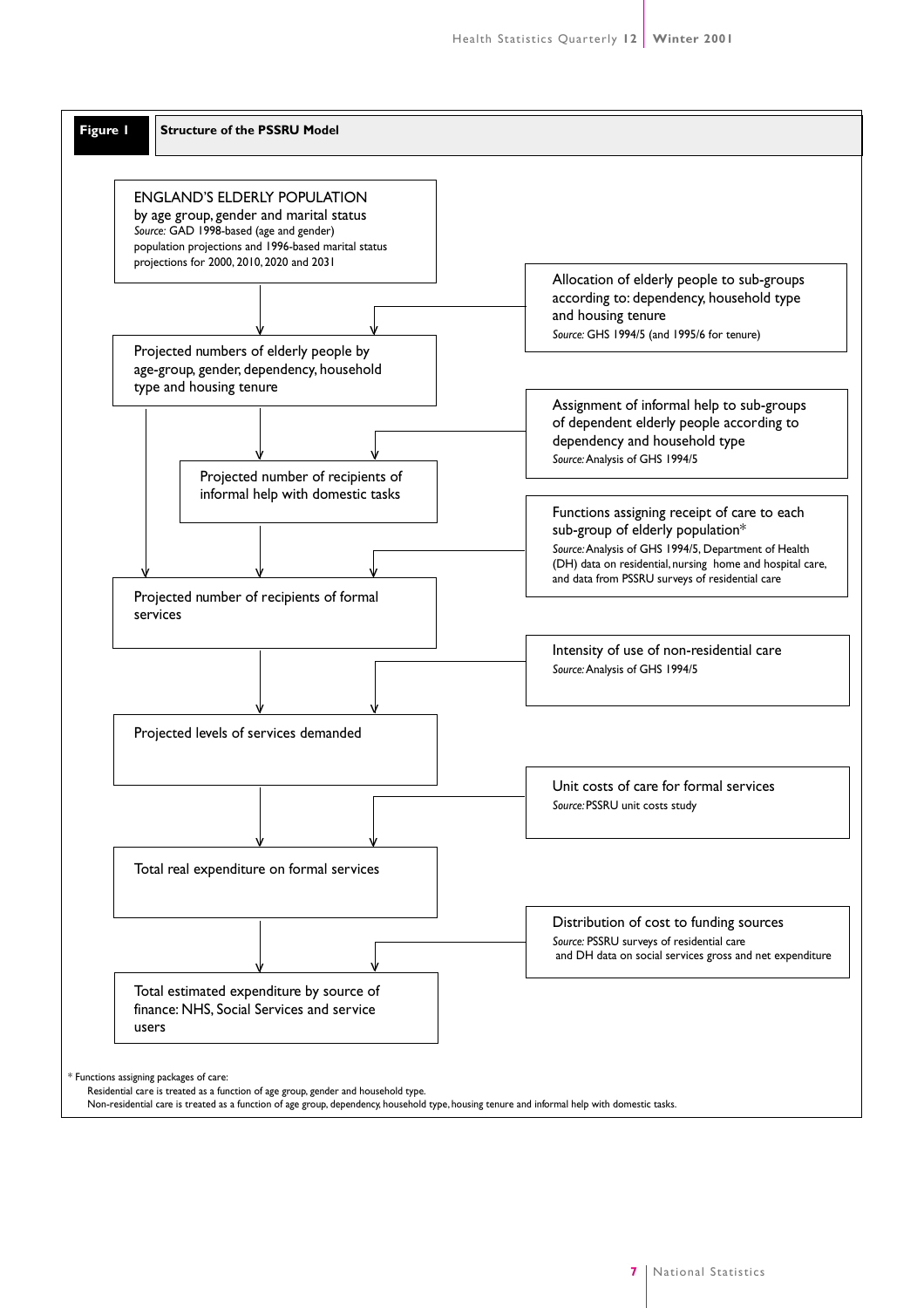## **Box** one

#### **DEPENDENCY GROUPS USED IN THE PSSRU MODEL**

The four dependency groups used in the model are as follows:

- 1. People able to perform ADL (personal care) tasks and IADL (domestic care) tasks without difficulty.
- 2. People reporting difficulty with IADL but not ADL tasks.
- 3. People reporting difficulty with one ADL task.
- 4. People who live in the community and have difficulty with two or more ADL tasks, and people who are in institutional care (hospital, nursing home or residential care home).

Another key factor in the receipt of long-term care is household type. Studies carried out using data from the 1980s suggested that household type was an important determinant of service receipt and that services, particularly community social services, were primarily provided to older people living alone.12,13,14,15,16 More recent work has confirmed that household type remained an important determinant of service receipt in this country during the 1990s.<sup>17</sup> Household type is an important structural correlate of informal care, which is measured directly in the model, but household composition is also associated separately with receipt of formal services.<sup>18</sup> There are concerns about the impact of potential future changes in household type on demand for formal services. Concerns have been expressed about the rise in people living alone<sup>6</sup> and there may also be a continuing decline in the proportion of older people who live with their children or other relatives.19,20,21

The model breaks down the projected older population into four household types. These are as follows: people living alone; single, widowed or divorced people living with others; those living with their partner only; and those living with their partner and others. A breakdown by marital status was produced using the 1996-based GAD marital status projections.<sup>22, 23</sup> A further breakdown of the marital status groups into more detailed household types was achieved using data from the 1994/5 GHS. The resulting projected trend in the number of older people living alone (reported later in this paper) was similar to that in the household projections to 2021 produced by the Department of the Environment, Transport and the Regions (DETR).<sup>5</sup>

The model includes, for those living in private households, a simple breakdown by housing tenure, between those living in owner-occupied tenure and those living in rented accommodation. One reason for the inclusion of housing tenure is that it can be regarded as a simple proxy for socio-economic group. Another is that it is relevant, in the case of older people living alone, to the division between those who fund their own residential or nursing home care and those who are funded by their local authority or health authority. The current means test for public support in residential or nursing home care generally takes account of the value of the person's home (unless it is occupied by their spouse or an older or disabled relative). This means that older home-owners who live alone generally need to fund their residential or nursing home care privately, while older tenants and older home-owners living with their spouse are often eligible for public funding.

#### **Projected amounts of services demanded**

The second part of the model is concerned with projections of the volumes of services demanded. This is done by combining the output of the first part of the model (the projected numbers of older people by dependency, household type and other characteristics) with functions that assign packages of care to each sub-group of the older population. The services covered include a range of services relevant to meeting long-term care needs.

Informal care is included both because it is important in its own right and because it is a key determinant of receipt of formal services. Future trends in the availability of informal care are likely to have considerable implications for demand for formal care, as illustrated by London Economics.<sup>8</sup> The probability of receipt of informal help with domestic tasks by dependent older people was examined using multivariate (logistic regression) analysis of the 1994/5 GHS elderly data. It was found to be statistically significantly associated with dependency and household type but not with age, gender or housing tenure. Results of this analysis are discussed in more detail elsewhere.<sup>18</sup>

The model includes key formal non-residential social services, such as home care, day care and meals. It also includes key non-residential health services, such as day hospital care, community nursing and chiropody. Private domestic help is also included, though this should be treated with caution as it may not be related to care needs. The probability of receipt of each of these services was estimated through multivariate (logistic regression) analysis of  $1994/5$  GHS data.<sup>24</sup> The independent variables were age, dependency, household type, housing tenure, and receipt of informal help with domestic tasks.<sup>13</sup> Separate analyses were undertaken for dependent and non-dependent older people, as few non-dependent older people received services other than chiropody and private domestic help.

For those with no dependency, age band and household type were found to be significantly associated with receipt of each service, but not gender or housing tenure. (An exception was private domestic help, for which age band and housing tenure were significant). For those with dependency, age band, level of dependency, and household type were all found to be significantly associated with receipt of almost every service. Housing tenure was significant for home help, private domestic help and day care only. Receipt of informal help with domestic tasks was significant for home help and private domestic help only. Gender was not significantly associated, in multivariate analysis, with receipt of any service.

Demand for domiciliary services was calculated by using the fitted values from the logistic regression models as the estimated probabilities of receipt of each service by age band, dependency, household type and the other factors described above. These fitted values were then multiplied by the projected numbers of older people within each cell by age band and other needs-related circumstances to produce estimates of the numbers of service recipients. Finally, these estimates of numbers of service recipients were multiplied by estimates of the average intensity of service receipt, i.e. the average number of home help hours or district nursing visits per recipient week. Information on intensity of service receipt by dependency was also obtained from the 1994/5 GHS.

The model also includes residential, nursing home and long-stay hospital care. Use of institutional care for older people rose rapidly in this country during the 1980s and, while numbers may now have stabilised, institutional care continues to account for a substantial proportion of expenditure on long-term care.<sup>21,25</sup> The need for long-stay residential care may be related to a number of factors, including age, dependency and household type.<sup>26</sup> In the PSSRU model, the total numbers of people in institutional care were obtained from national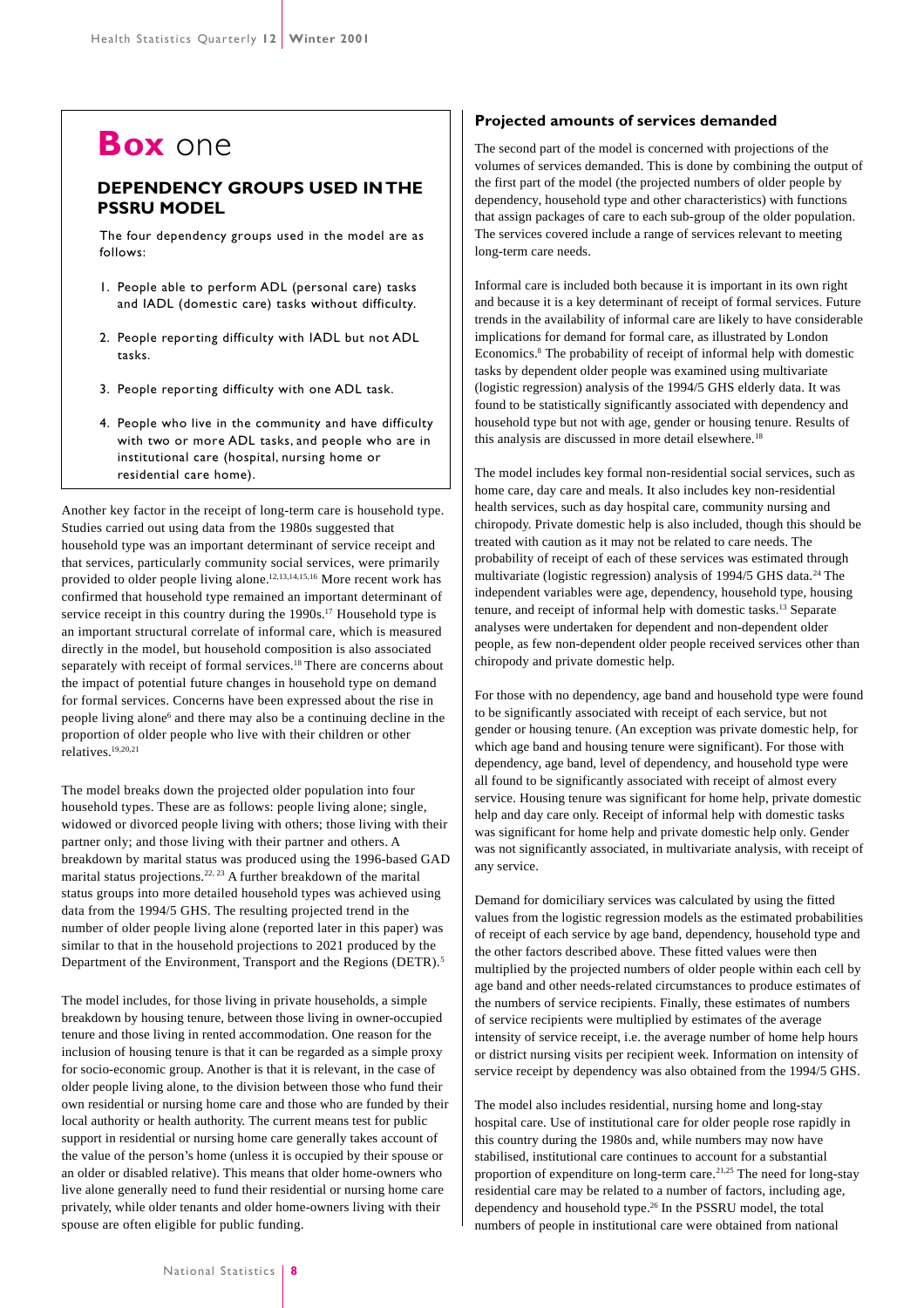statistics<sup>27</sup> (Box 3). These were then broken down by gender, age band and whether or not the resident lived alone before admission (using data from the PSSRU sample survey of residents in autumn 1996<sup>26</sup> and analysis of data from Hospital Episode Statistics<sup>27</sup>). This approach enabled the proportion of older people in residential, nursing home and long-stay hospital care to be estimated by age band, gender and household type.

#### **Projected aggregate expenditure on long-term care services**

The third part of the model projects the total expenditure on the formal services demanded. It covers the costs to the health service, social services and users of services, for those services included in the model. However, **this does not comprise the total costs** of long-term care to society. That would require the inclusion of the costs of a wider range of services to a wider range of public agencies and to service users and the opportunity costs of informal care.

A key input is the unit costs of care, for which information has been drawn from a PSSRU study.28 The other input is the projected levels of services demanded as estimated in the second part of the model. Estimated expenditure on home care and community nursing services in 1996 has been grossed up broadly to match Department of Health data.

#### **Projected breakdown of expenditure between funders**

The fourth part of the model breaks down projected aggregate expenditure by source of funding: NHS, social services and service users. The costs of the health services included – hospital, day hospital, and a small proportion of nursing home care, district nursing and chiropody – are assigned to the NHS. The costs of the social services included – residential and nursing home care, home care, day care and meals – are divided between personal social services and service users. The aim is to examine aggregate net costs to health and social services. The projection for private expenditure should be treated with caution, as there are no national data on the quantities of privately funded care and it is therefore not clear that all privately funded care is covered in the model.

The division of social care costs between the personal social services and users is based on two key sources. These are information from PSSRU surveys of residential and nursing home care on the proportion of clients who fund their own care,<sup>26</sup> and Department of Health data on the proportion of the gross costs of all social services met by user charges. The full costs of privately funded residential and nursing home care and private domestic care, and a proportion of the costs of all other social services, are thus assigned to users.

#### **BASE CASE ASSUMPTIONS**

The PSSRU model does not make *forecasts* about the future. Rather it makes *projections* on the basis of specific assumptions about future trends. The assumptions that have been used in the base case of the model are outlined below and summarised in Box 2. The base case attempts to approximate what may happen if no changes are made in the quality of long-term care services, the patterns of care provided for different needs and the system of funding long-term care. It aims to take account only of external pressures exogenous to policy. The base case should be treated as a starting point for examination of the assumptions used in the model, not as a prediction of the future. The base case is a point of comparison when these assumptions are subsequently varied in alternative scenarios.

## **Box** two

#### **KEY ASSUMPTIONS UNDER BASE CASE OF PSSRU MODEL**

*Numbers of older people*

- Older population changes in line with GAD 1998 based population projections
- Age/gender specific rates of dependency remain unchanged.
- Marital status rates change in line with GAD 1996 based marital status and cohabitation projections.
- There is a constant ratio of single people living alone to single people living with others and of couples living alone to couples living with others.
- Housing tenure changes in line with Anchor Housing Trust projections.

#### *Demand for services*

• Proportion of older people receiving informal care with domestic tasks, formal community care services and residential and nursing home care remains constant for each sub-group by age, dependency, household type and other needsrelated circumstances.

#### *Expenditure*

Social care unit costs rise by I per cent per year and health care unit costs by 1.5 per cent per year in real terms.

#### *Breakdown between funders*

- Proportion of residents who are privately funded in care homes rises in line with projected increase in home-ownership among older people living alone.
- Proportion of gross costs of social services recovered in charges remains constant.
- Division of funding responsibilities between agencies is unchanged.

#### **Assumptions about the numbers of older people**

The base case assumes that the older population will change in line with the 1998-based GAD population projections. It assumes that age/ gender specific rates of dependency remain unchanged. The marital status rates, which affect household type, are assumed to change in line with the GAD 1996-based marital status and cohabitation projections.<sup>29</sup> The household composition projections also assume that there is a constant ratio of single people living alone to single people living with others and of couples living alone to couples living with others. The base case assumes that housing tenure will change broadly in line with the Anchor Housing Trust projections.<sup>30</sup>

#### **Assumptions about demand for services**

The base case assumes that patterns of care remain unchanged. The projections assume that there is an unchanged relationship between receipt of informal help with domestic tasks and dependency and household composition. They also assume that rates of receiving formal community care services remain an unchanged function of age, dependency, household type, housing tenure and receipt of informal care. Finally they assume that the proportion of older people by age group, gender and household type (prior to admission) in each type of institution remains constant.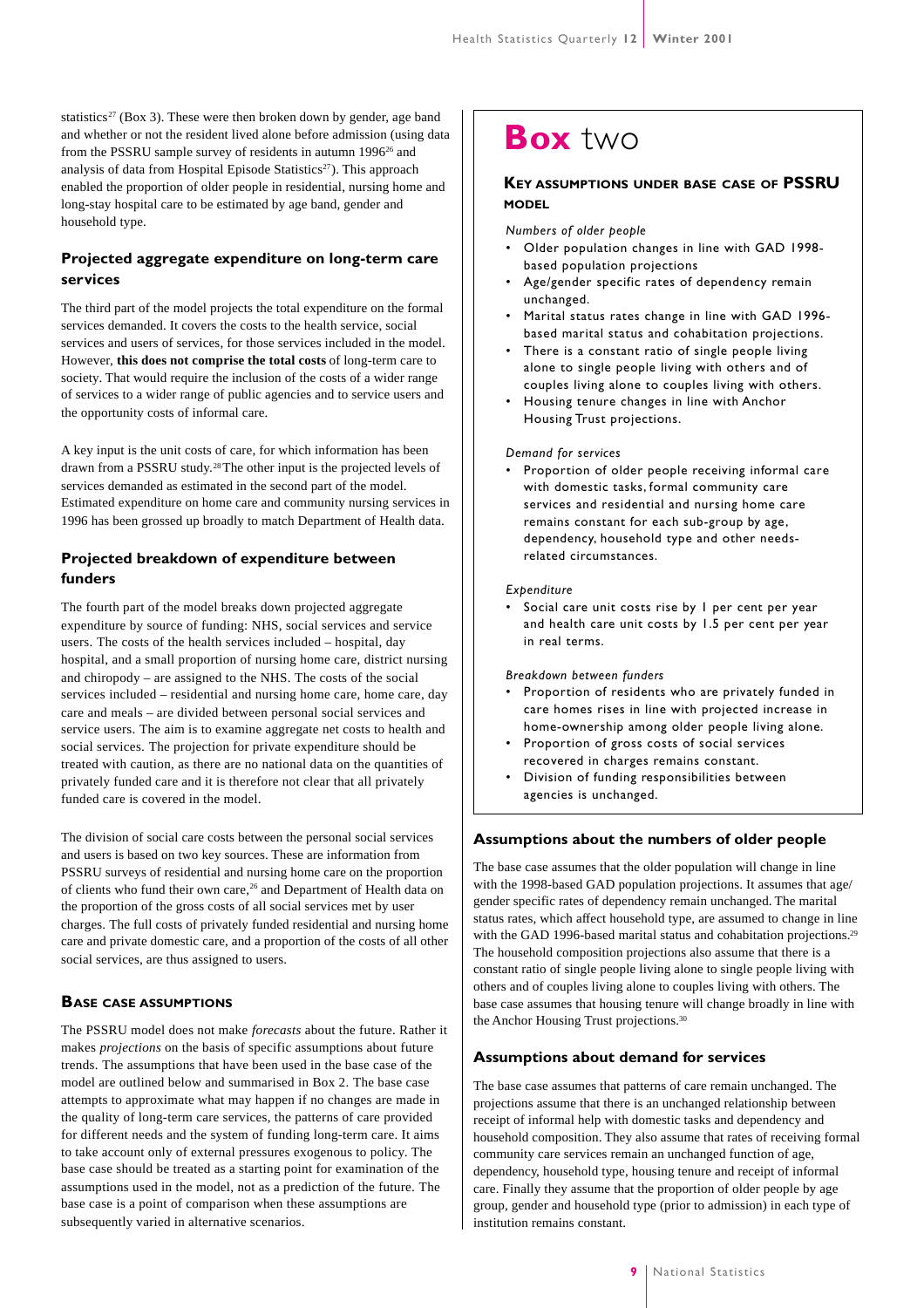#### **Assumptions about expenditure**

Financial projections over a substantial period of time are highly sensitive to assumptions about changes in the real unit costs of services. These will be affected by changes in input prices, especially real wages in the caring sector, changing technical efficiency of service provision, any changes in client dependency, and any changes in the quality of services and expected outcomes. The study takes as a base case an assumption that social care costs will rise by 1 per cent per year and health care costs by 1.5 per cent per year in real terms. These reflect the extent to which health and social care input pay and prices have risen in real terms on average over the last 15 years.

#### **Assumptions about the breakdown of expenditure between funders**

The base case assumes that the proportion of residents who are privately funded in residential care and nursing homes will rise in line with the increase in home-ownership among older people living alone. It assumes that the rate of recovery of gross costs of social care in user charges will remain constant. Finally it assumes that the division of funding responsibilities between agencies will not be changed.

#### **RESULTS**

#### **Demographic characteristics of the older population.**

The demographic pressure on long-term care is evident from the projections illustrated in Figure 2. There will be many more older people. The numbers aged 65 years and over in England are projected by GAD to grow from 7.8 million in 1996 to 12.4 million in 2031, an increase of 60 per cent. The numbers of very elderly people, who account for much of the need for long-term care among the older population, are projected to grow much faster. The numbers of people aged 85 and over are projected to grow by 88 per cent, from 0.9 million in 1996 to 1.7 million in 2031.



#### **Use of long-term care**

Long-term care services for older people need to expand to keep pace with demographic pressures. Residential places (in residential care establishments, nursing homes and hospitals) would need to expand from approximately 400,000 in 1996 to 450,000 in 2010 and 670,000 in 2031, an increase of around 65 per cent between 1996 and 2031. The number of home care hours would need to increase from just under 2 million per week in 1996 to over 2 million per week in 2010 and to approximately 2.9 million per week in 2031, an increase of around 48 per cent between 1996 and 2031 (Figures 3 and 4).



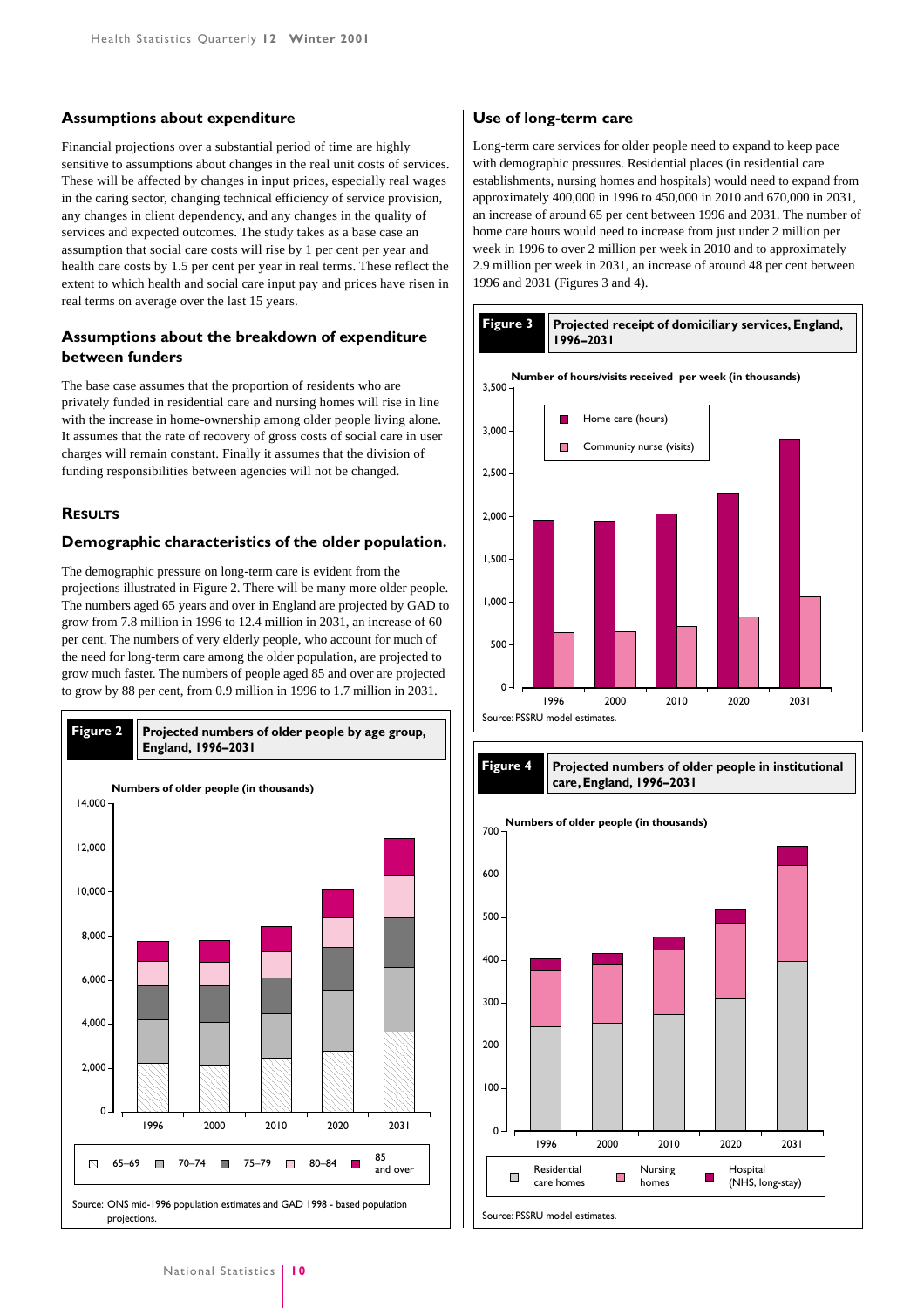#### **Expenditure on long-term care**

Long-term care expenditure would need to rise by around 148 per cent in real terms between 1996 and 2031 to meet demographic pressures and allow for real rises in care costs (Figure 5). This would mean an overall increase in expenditure from around £9.8 billion in 1996 to £12.8 billion in 2010 and £24.3 billion in 2031. Although expenditure would increase nearly two and a half times by 2031, the economy is also forecast to expand. Assuming that gross domestic product (GDP) grows by 2.25 per cent per year, $31 \text{ long-term care expenditure would}$ increase from about 1.6 per cent of GDP in 1996 to around 1.8 per cent of GDP in 2031.



#### **Division between funders**

If no change is made to the way residential and nursing home care is funded, the model projects that public expenditure would fall slightly as a proportion of total expenditure over the next thirty years. The share of public expenditure is projected to fall from around 65 per cent of the total in 1996 to around 63 per cent in 2031(Figure 5). Nevertheless, it should be noted that public expenditure is still projected to increase by 138 per cent in real terms, from around £6.4 billion to around £15.3 billion between 1996 and 2031. The share of private expenditure is expected to rise from around 35 per cent of the total in 1996 to around 37 per cent in 2031, primarily because of the projected increase in home ownership. Private funding is projected to more than double, from £3.4 billion in 1996 to £9 billion in 2031, an increase of 166 per cent in real terms.

#### **COMPARISON WITH PREVIOUS PROJECTIONS**

An earlier version of the model produced somewhat different results. The initial version of the model, published in 1998,<sup>4</sup> had used the GAD's 1996-based population projections and 1992-based marital status projections. The current version of the model uses the GAD's 1998-based population projections and 1996-based marital status projections. The impact of using these two new sets of data on the projections can be considered separately using the model.

#### **Comparison with 1996-based population projections**

The main effect of using the 1998-based population projections is that they suggest that there will be more older people in 2031 than was suggested by the 1996-based projections, largely because of the higher life expectancy assumptions used in the later projections.<sup>3,32</sup> This particularly affects the older age groups. The 1996-based projections had suggested the numbers of people aged 85 and over would increase by 75 per cent between 1996 and 2031, but the 1998-based projections anticipate an increase of 88 per cent in this age group (Table 1).

The projected increase in the very elderly population has an impact on demand for long-term care, with marked increases in the projected numbers of very dependent older people and the projected numbers in institutional care (Table 1). The result is an increase in projected expenditure on long-term care. The revised population projections add nearly a billion pounds to the estimated cost of long-term care in 2031, compared with earlier population projections.

#### **Comparison with 1992-based marital status projections**

The 1996-based marital status projections anticipate that more older people will be married or cohabiting in future years than did the 1992 based projections.22,23 As a result, as the DETR household projections show, the 1996-based figures anticipate that fewer older people will be living alone.5,18 This reduces slightly projected demand for formal services (Table 2). In addition, the 1996-based figures produce lower projections for the numbers of older owner-occupiers living alone and this in turn affects the projected numbers of privately funded residents of care homes. The result is to reduce slightly the extent to which private funding is projected to increase as a percentage of overall expenditure.

**Table 1**

**1996-based and 1998-based population projections: effects on demand for long-term care, 1996, 2010 and 2031, England**

|                                          | 1996  | 2010  | 2031   | Percentage<br>increase,<br>1996-2031 |
|------------------------------------------|-------|-------|--------|--------------------------------------|
| 1996-based projections                   |       |       |        |                                      |
| Numbers aged 65 and over                 | 7.750 | 8.300 | 12.130 | 57                                   |
| Numbers aged 85 and over                 | 910   | 1.090 | 1.600  | 75                                   |
| Numbers with dependency                  | 2,500 | 2.690 | 3.920  | 57                                   |
| Numbers with greatest dependency         | 790   | 850   | 1.240  | 58                                   |
| Numbers of home care hours               | 1.960 | 1.990 | 2.800  | 43                                   |
| Numbers in institutional care            | 400   | 440   | 640    | 59                                   |
| Total expenditure (£ billion)            | 9.8   | 12.6  | 23.4   | 139                                  |
| Total expenditure as a percentage of GDP | 1.6   | 1.5   | 1.7    |                                      |
| 1998-based projections (base case)       |       |       |        |                                      |
| Numbers aged 65 and over                 | 7.750 | 8,420 | 12.430 | 60                                   |
| Numbers aged 85 and over                 | 910   | 1130  | 1710   | 88                                   |
| Numbers with dependency                  | 2.500 | 2.740 | 4.050  | 62                                   |
| Numbers with greatest dependency         | 790   | 870   | 1280   | 63                                   |
| Numbers of home care hours               | 1,960 | 2.030 | 2,900  | 48                                   |
| Numbers in institutional care            | 400   | 450   | 670    | 65                                   |
| Total expenditure (£ billion)            | 9.8   | 12.8  | 24.3   | 48                                   |
| Total expenditure as a percentage of GDP | 1.6   | 1.5   | 1.8    |                                      |
|                                          |       |       |        |                                      |

Units of measurement:

Numbers of older people are measured in thousands.

Numbers with greatest dependency are defined as those with 2 or more ADLs. Numbers of home care hours are measured in thousands. Expenditure is measured in billions of pounds (where one billion equals one thousand million). Projections of expenditure as a percentage of GDP assume that GDP grows at 2.25 per cent per year.<sup>31</sup> Source: PSSRU model estimates.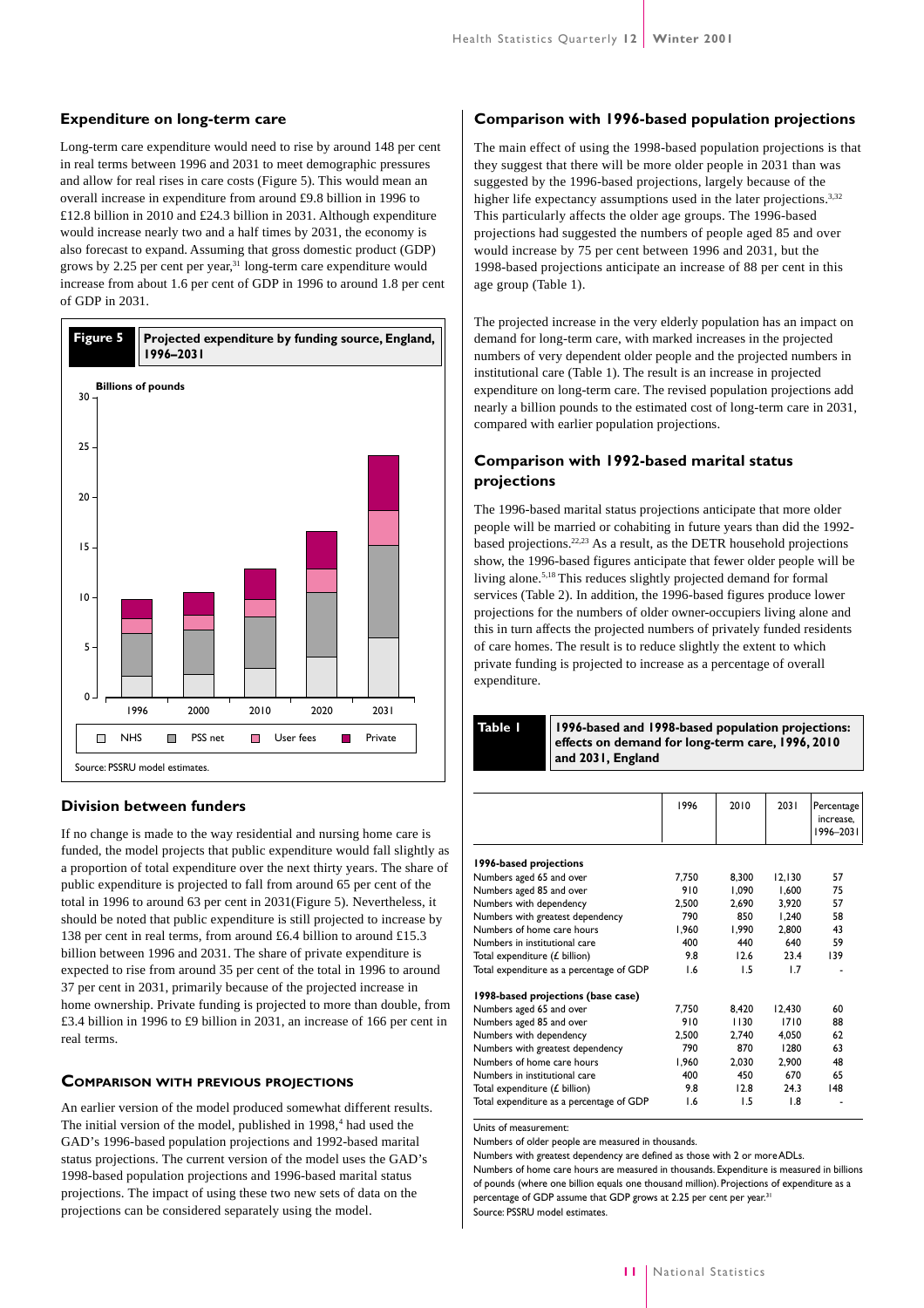**Table 2**

#### **1992-based and 1996-based marital status projections: effects on demand for long-term care, 1996, 2010 and 2031, England**

|                                                   | 1996  | 2010  | 2031   | Percentage<br>increase<br>1996-2031 |
|---------------------------------------------------|-------|-------|--------|-------------------------------------|
| 1992-based marital status projections             |       |       |        |                                     |
| Numbers of people aged 65 and over*               | 7,750 | 8.420 | 12,430 | 60                                  |
| Numbers of single people                          |       |       |        |                                     |
| aged 65 and over                                  | 3.690 | 3,950 | 6,340  | 72                                  |
| Numbers of single people aged                     |       |       |        |                                     |
| 65 and over living alone                          | 2,980 | 3.180 | 5,120  | 72                                  |
| Numbers of single home owners                     |       |       |        |                                     |
| aged 65 and over living alone                     | 1.440 | 1.880 | 3.260  | 127                                 |
| Numbers of home care hours                        | 1.960 | 2.040 | 3.050  | 56                                  |
| Numbers in institutions                           | 400   | 450   | 680    | 68                                  |
| Private expenditure $(f$ billion)                 | 3.4   | 4.8   | 9.4    | 178                                 |
| Public expenditure (£ billion)                    | 6.4   | 8.1   | 15.3   | 138                                 |
| Total expenditure (£ billion)                     | 9.8   | 12.9  | 24.7   | 152                                 |
| Private expenditure as a percentage               |       |       |        |                                     |
| of total expenditure                              | 35    | 37    | 38     |                                     |
| Total expenditure as a percentage of GDP          | 1.6   | 1.5   | 1.8    |                                     |
| 1996-based marital status projections (base case) |       |       |        |                                     |
| Numbers of people                                 |       |       |        |                                     |
| aged 65 and over*                                 | 7,750 | 8,420 | 12,430 | 60                                  |
| Numbers of single people                          |       |       |        |                                     |
| aged 65 and over                                  | 3,690 | 3,830 | 5,560  | 51                                  |
| Numbers of single people                          |       |       |        |                                     |
| aged 65 and over living alone                     | 2,980 | 3,090 | 4,480  | 51                                  |
| Numbers of single home owners                     |       |       |        |                                     |
| aged 65 and over living alone                     | 1,440 | 1,820 | 2,840  | 98                                  |
| Numbers of home care hours                        | 1,960 | 2.030 | 2,900  | 48                                  |
| Numbers in institutions                           | 400   | 450   | 670    | 65                                  |
| Private expenditure (£ billion)                   | 3.4   | 4.8   | 9.0    | 166                                 |
| Public expenditure (£ billion)                    | 6.4   | 8.1   | 15.3   | 138                                 |
| Total expenditure (£ billion)                     | 9.8   | 12.8  | 24.3   | 148                                 |
| Private expenditure as a percentage               |       |       |        |                                     |
| of total expenditure                              | 35    | 37    | 37     |                                     |
| Total expenditure as a percentage of GDP          | 1.6   | 1.5   | 1.8    |                                     |

\* 1998-based population projections by age and gender.

Units of measurement:

Numbers of older people are measured in thousands.

Numbers of home care hours are measured in thousands.

Expenditure is measured in billions of pounds (where one billion equals one thousand million).

Projections of expenditure as a percentage of GDP assume that GDP grows at 2.25 per cent per year.<sup>31</sup>

Source: PSSRU model estimates.

#### **SENSITIVITY ANALYSIS**

The model can show how sensitive the results are by using alternative assumptions. The key assumptions regarding long-term care financing concern the numbers of older people, the proportion of the older population with dependency needs, household composition and future real rises in care costs. Each set of assumptions is considered separately here and the results of the sensitivity analysis are shown in Tables 3 to 6.

#### **Sensitivity to numbers of older people**

Projections of the numbers of older people depend particularly on past fertility and on assumptions about future mortality rates. The numbers of older people are expected to continue to rise partly because of the baby booms of the late 1940s (post Second World War) and early 1960s and partly because of recent and expected future reductions in mortality rates. Mortality change is becoming an increasingly important determinant of population ageing in low-mortality societies, yet there is inevitably some uncertainty about future mortality rates and hence future life expectancy.<sup>33</sup> Official population projections have tended to underestimate the growth in the numbers of very elderly people, especially those aged 85 years and over.<sup>34</sup> As already indicated, the 1998-based GAD projections, which the model now uses, suggest that

the numbers of very elderly people will grow faster than was suggested by earlier GAD projections.

To assess the effects of further increases in the numbers of older people, three different scenarios were simulated (Table 3). In the first of these, a scenario was simulated in which the numbers of people aged 85 years and over rises by 1 per cent per year faster than the GAD 1998-based principal projection. This scenario was chosen because it corresponds roughly to the extent of past under-estimation of the numbers of very elderly people.34 The remaining scenarios are based on variants to the 1998-based principal population projections produced by GAD.35 The principal population projection, which is used in the base case of the PSSRU model, assumes that mortality rates will fall by 0.5 per cent a year by 2032. However, GAD has also produced high and low life expectancy variants. The high life expectancy variant assumes that mortality rates will fall by 1 per cent per year by 2032, while the low life expectancy variant assumes that mortality rates will be constant by 2032.<sup>36</sup>

Under the first scenario, in which the numbers of very elderly people rise by 1 per cent per year faster than the 1998-based GAD principal

#### **Projections under different assumptions about the numbers of older people, 1996, 2010 and 2031, England Table 3**

| 1996  | 2010                                                                                                                                                                                                 | 2031                                                                                                                            | Percentage<br>increase,<br>1996-2031 |
|-------|------------------------------------------------------------------------------------------------------------------------------------------------------------------------------------------------------|---------------------------------------------------------------------------------------------------------------------------------|--------------------------------------|
|       |                                                                                                                                                                                                      |                                                                                                                                 |                                      |
|       |                                                                                                                                                                                                      |                                                                                                                                 |                                      |
| 7.750 |                                                                                                                                                                                                      |                                                                                                                                 | 60                                   |
|       |                                                                                                                                                                                                      |                                                                                                                                 | 88                                   |
| 2,500 | 2,740                                                                                                                                                                                                | 4,050                                                                                                                           | 62                                   |
| 1.960 | 2.030                                                                                                                                                                                                | 2,900                                                                                                                           | 48                                   |
| 400   | 450                                                                                                                                                                                                  | 670                                                                                                                             | 65                                   |
| 9.8   | 12.8                                                                                                                                                                                                 | 24.3                                                                                                                            | 148                                  |
| 1.6   | 1.5                                                                                                                                                                                                  | 1.8                                                                                                                             |                                      |
|       |                                                                                                                                                                                                      |                                                                                                                                 |                                      |
|       |                                                                                                                                                                                                      |                                                                                                                                 |                                      |
| 7,750 | 8,590                                                                                                                                                                                                | 13,150                                                                                                                          | 70                                   |
| 910   | 1,300                                                                                                                                                                                                | 2,430                                                                                                                           | 166                                  |
| 2.500 | 2.860                                                                                                                                                                                                | 4.540                                                                                                                           | 82                                   |
| 1,960 | 2,140                                                                                                                                                                                                | 3.320                                                                                                                           | 69                                   |
| 400   | 490                                                                                                                                                                                                  | 810                                                                                                                             | 102                                  |
| 9.8   | 13.7                                                                                                                                                                                                 | 28.6                                                                                                                            | 192                                  |
| 1.6   | 1.6                                                                                                                                                                                                  | 2.1                                                                                                                             | ٠                                    |
|       |                                                                                                                                                                                                      |                                                                                                                                 |                                      |
|       |                                                                                                                                                                                                      |                                                                                                                                 |                                      |
| 7.750 | 8,500                                                                                                                                                                                                | 12,840                                                                                                                          | 66                                   |
| 910   | 1,160                                                                                                                                                                                                | 1,890                                                                                                                           | 108                                  |
| 2.500 | 2.780                                                                                                                                                                                                | 4,240                                                                                                                           | 70                                   |
| 1.960 | 2.060                                                                                                                                                                                                | 3.050                                                                                                                           | 56                                   |
| 400   | 460                                                                                                                                                                                                  | 710                                                                                                                             | 76                                   |
| 9.8   | 13.1                                                                                                                                                                                                 | 25.7                                                                                                                            | 162                                  |
| 1.6   | 1.5                                                                                                                                                                                                  | 1.9                                                                                                                             | ٠                                    |
|       |                                                                                                                                                                                                      |                                                                                                                                 |                                      |
| 7.750 | 8.330                                                                                                                                                                                                | 12,000                                                                                                                          | 55                                   |
| 910   | 1,090                                                                                                                                                                                                | 1,540                                                                                                                           | 69                                   |
| 2,500 | 2,700                                                                                                                                                                                                | 3,850                                                                                                                           | 54                                   |
| 1.960 | 2.000                                                                                                                                                                                                | 2.750                                                                                                                           | 40                                   |
| 400   | 440                                                                                                                                                                                                  | 620                                                                                                                             | 54                                   |
| 9.8   | 12.6                                                                                                                                                                                                 | 22.9                                                                                                                            | 133                                  |
| 1.6   | 1.5                                                                                                                                                                                                  | 1.7                                                                                                                             |                                      |
|       | falling by 0.5 per cent per year (base case)<br>910<br>I per cent per year additional growth in people<br>aged 85 and over GAD principal projection<br>High life expectancy variant: mortality rates | GAD principal population projection: mortality rates<br>8,420<br>1.130<br>Low life expectancy variant: constant mortality rates | 12,430<br>1.710                      |

Units of measurement:

Numbers of older people are measured in thousands.

Numbers of home care hours are measured in thousands.

Expenditure is measured in billions of pounds (where one billion equals one thousand million).

Projections of expenditure as a percentage of GDP assume that GDP grows at 2.25 per cent per year.<sup>31</sup>

Source: PSSRU model estimates.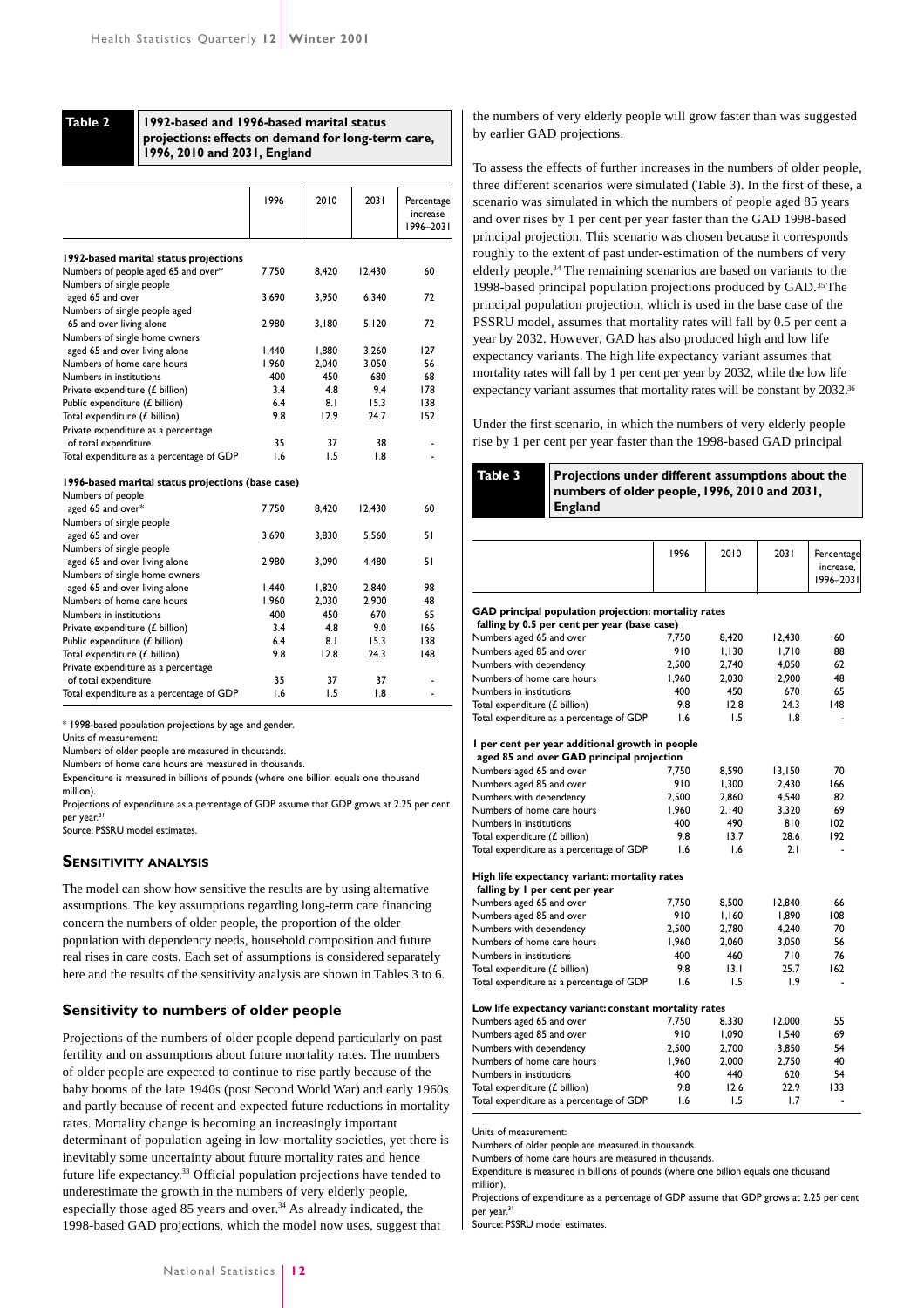projection, the numbers aged 85 and over would increase by 166 per cent between 1996 and 2031, compared to 88 per cent under the base case (Table 3). Because of the accelerated increase in the numbers of very elderly people, the numbers of dependent older people would also rise faster than in the base case. They would rise by 82 per cent, compared to 62 per cent under the base case. Expenditure on long-term care would rise to £28.6 billion in 2031 rather than £24.3 billion under the base case. Under the high life expectancy variant, the numbers of dependent older people would increase by 70 per cent between 1996 and 2031 and expenditure would rise to £25.7 billion in 2031. Under the low life expectancy variant, the numbers of dependent older people would increase by 54 per cent between 1996 and 2031 and expenditure would rise to £22.9 billion in 2031. The differences in the projected increases in expenditure are not as large as might be expected, primarily because of the effect of the assumption about real rises in unit care costs. Overall, however, the differences between the scenarios indicate that the projections are sensitive to increases in the projected numbers of elderly, particularly very elderly, people.

#### **Sensitivity to future dependency rates**

A key variable in determining the future demand for and cost of longterm care services is the health of older people. There is considerable debate as to whether 'future generations will live longer but more disabled lives or increasingly healthy lives', as Wiener *et al* succinctly put it.10,37,38 A pessimistic view is that there will be an expansion of morbidity and that the projected continued increase in life expectancy will be associated with an increase in the average number of years with disability. An optimistic view is that there will be a compression of morbidity and that the expansion of life expectancy will be associated with no increase, or even a contraction, in the average number of years with disability.

Analyses of past trends could be used to support either argument. A recent analysis found that, although both life expectancy and healthy life expectancy increased in Britain between 1981 and 1995, healthy life expectancy did not increase by as much as life expectancy, with the result that both men and women are living more years in poor health or with a limiting long-standing illness.<sup>39</sup> These conclusions were confirmed by a cohort analysis of some of the same health survey data.<sup>6</sup> An earlier analysis of healthy life expectancy in England and Wales found that there had been no improvement in expectation of life without self-reported limiting long-standing illness, that is, without mild to moderate disability.<sup>40</sup> However, it also found that expectation of life with independence in performing activities of daily living, that is, without severe disability, had increased in line with life expectancy. This suggests that years of severe disability requiring long-term care may not be increasing. It is a finding consistent with evidence from other countries.<sup>37</sup> A recent analysis of trends in disability in the United States, where longitudinal data are available, found evidence of a decline in the prevalence of disability for people aged 65 and over between 1982 and 1994.<sup>41</sup>

Past trends may or may not prove a reliable guide to future trends. Much may depend on the future management of disabling conditions as well as their future incidence. To assess the effects of varying dependency rates on long-term care, three different scenarios were simulated (Table 4). The first is a pessimistic scenario in which agespecific dependency rates rise by 1 per cent per year. The second is an optimistic scenario in which age-specific dependency rates fall by 1 per cent per year. The third is another optimistic scenario in which, as life expectancy rises, years without dependency rise by the same amount, while years with dependency remain constant. In this scenario, elderly disability rates decline so that, for each age group, the rate of dependency in 2031 is the same as the dependency rate for people five years younger in 1998. For example, a person aged 70 in 2031 would

have the same chance of being dependent as a 65-year-old in 1998. This scenario is based on a similar scenario developed by Wiener *et al*. at the Brookings Institution<sup>10</sup> and is referred to here as the 'Brookings' scenario.<sup>42</sup> These three scenarios are compared to the base case, which assumes that age/gender specific dependency rates remain unchanged.

Under the pessimistic scenario, in which dependency rates rise by 1 per cent a year, the numbers of dependent people are projected to increase by 125 per cent by 2031, compared with 62 per cent under the base case (Table 4). In contrast, under the optimistic scenario, in which dependency rates fall by 1 per cent a year, the numbers of dependent people would increase by only 14 per cent by 2031. Under the Brookings scenario, in which people live less disabled lives, the numbers of dependent people also increase by only 14 per cent by 2031. The projected numbers of people with dependency under the Brookings scenario are similar to the numbers projected when dependency rates are assumed to decrease by 1 per cent a year.

Projected expenditure follows a similar pattern. Under the pessimistic scenario, with dependency rates rising by 1 per cent a year, long-term care expenditure would need to increase by 222 per cent by 2031. Under the optimistic scenario, with dependency rates falling by 1 per cent a year, long-term care expenditure would need to increase by only 84 per cent between 1996 and 2031. Under the Brookings scenario, the low disability scenario, long-term care expenditure would need to increase by only 73 per cent by 2031. These three scenarios can be compared to the base case, which assumes constant age-specific dependency rates, resulting in an increase of 148 per cent in

## **Table 4**

**Projections under different assumptions about future dependency rates, 1996, 2010 and 2031, England**

|                                              | 1996  | 2010  | 2031  | Percentage<br>increase.<br>1996-2031 |
|----------------------------------------------|-------|-------|-------|--------------------------------------|
|                                              |       |       |       |                                      |
| Base case (constant age/gender specific      |       |       |       |                                      |
| dependency rates)<br>Numbers with dependency | 2,500 | 2,740 | 4,050 | 62                                   |
| Numbers of home care hours                   | 1.960 | 2.030 | 2.900 | 48                                   |
| Numbers in institutions                      | 400   | 450   | 670   | 65                                   |
| Total expenditure (£ billion)                | 9.8   | 12.8  | 24.3  | 48                                   |
| Total expenditure as a percentage of GDP     | 1.6   | 1.5   | 1.8   |                                      |
|                                              |       |       |       |                                      |
| Pessimistic scenario (1 per cent increase    |       |       |       |                                      |
| in dependency rates)                         |       |       |       |                                      |
| Numbers with dependency                      | 2,500 | 3,150 | 5.620 | 125                                  |
| Numbers of home care hours                   | 1.960 | 2.250 | 3.720 | 90                                   |
| Numbers in institutions                      | 400   | 520   | 890   | 119                                  |
| Total expenditure (£ billion)                | 9.8   | 14.5  | 31.5  | 222                                  |
| Total expenditure as a percentage of GDP     | 1.6   | 1.7   | 2.3   |                                      |
| Optimistic scenario (I per cent decrease     |       |       |       |                                      |
| in dependency rates)                         |       |       |       |                                      |
| Numbers with dependency                      | 2,500 | 2,380 | 2,850 | $\overline{14}$                      |
| Numbers of home care hours                   | 1.960 | 1.830 | 2.260 | 15                                   |
| Numbers in institutions                      | 400   | 390   | 470   | 16                                   |
| Total expenditure (£ billion)                | 9.8   | 11.4  | 18.0  | 84                                   |
| Total expenditure as a perecentage of GDP    | 1.6   | 1.3   | 1.3   |                                      |
| Brookings scenario (low disability scenario) |       |       |       |                                      |
| Numbers with dependency                      | 2,500 | 2,410 | 2,850 | $\overline{14}$                      |
| Numbers of home care hours                   | 1,960 | 1,850 | 2,270 | 16                                   |
| Numbers in institutions                      | 400   | 380   | 410   | 3                                    |
| Total expenditure (£ billion)                | 9.8   | 11.3  | 16.9  | 73                                   |
| Total expenditure as a percentage of GDP     | 1.6   | 1.3   | 1.2   | $\blacksquare$                       |
|                                              |       |       |       |                                      |

Units of measurement:

Numbers of older people are measured in thousands.

Numbers of home care hours are measured in thousands.

Expenditure is measured in billions of pounds (where one billion equals one thousand million). Projections of expenditure as a percentage of GDP assume that GDP grows at 2.25 per cent per year.<sup>3</sup>

Source: PSSRU model estimates.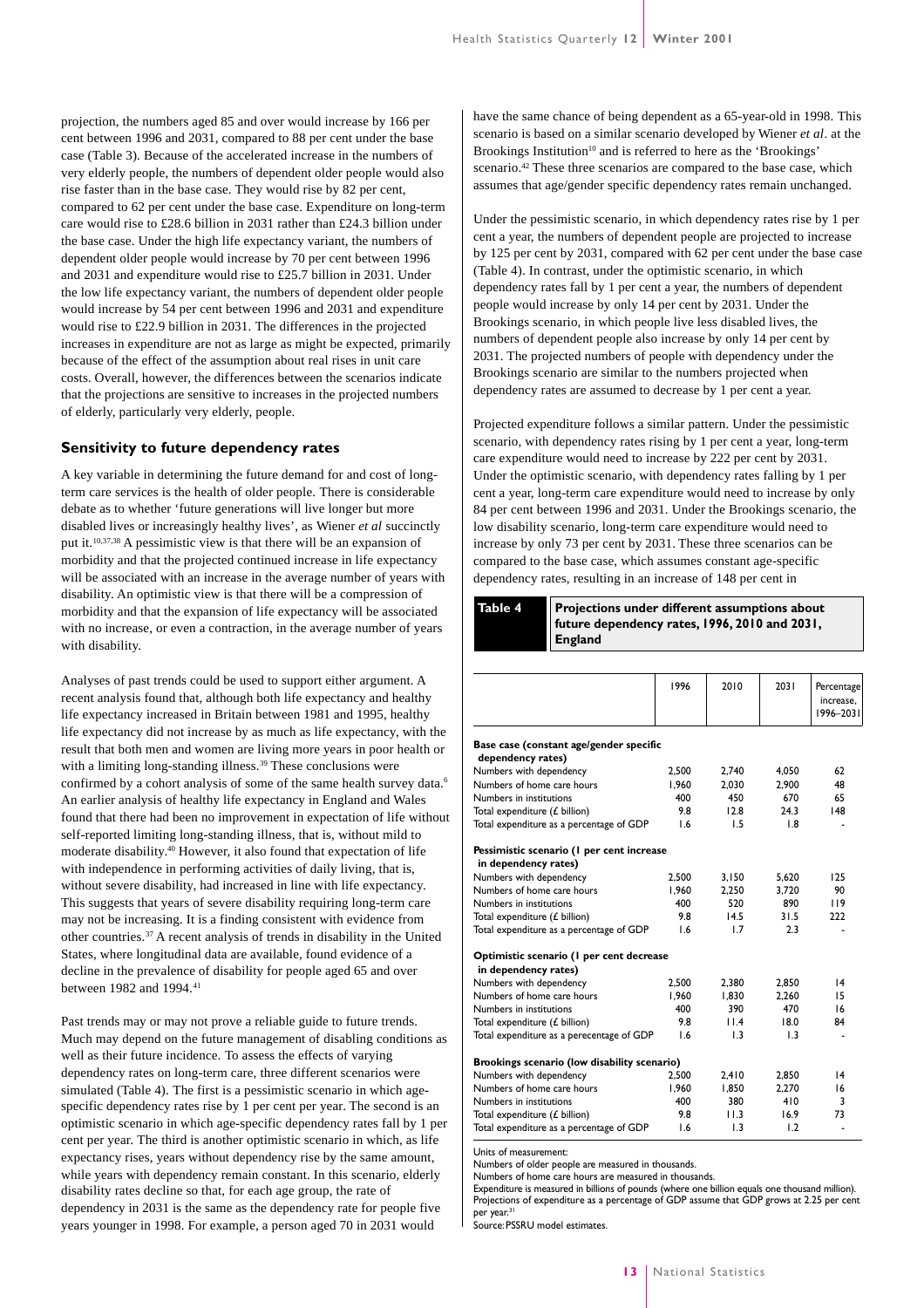expenditure on long-term care between 1996 and 2031. Long-term care expenditure would represent 2.3 per cent of GDP in 2031 under the pessimistic scenario compared with 1.3 per cent under the optimistic scenario and 1.2 per cent under the Brookings scenario, the figure for the base case being 1.8 per cent. These results confirm the findings of other studies that projections of long-term care are highly sensitive to assumptions about future rates of dependency among older people.

#### **Sensitivity to changes in household composition**

People living alone are more likely than those living with others with similar levels of dependency to receive residential care or home care.17,26 Household type is closely related to the availability of intensive informal care for older people, much of which is provided by spouses or children. The model takes into account the projected availability of care from spouses through the use of the GAD marital status projections. It does not, however, take similar account of potential changes in the availability of care from children.<sup>18</sup> A trend that could affect the availability of care from co-resident children is explored in the scenario below.

The numbers of older people living alone in the future would be increased if there was continuation in the decline of co-residence of older people with their adult children. The proportion of older people who live with their children has declined rapidly in the recent past, falling from 42 per cent in 1962 to 14 per cent in 1986, with a further decline during the late 1980s.<sup>19,21</sup> It therefore seems plausible to anticipate a further decline in the proportion of older people living with others.

A scenario was simulated in which the number of co-resident older people was projected to fall by allowing for a decline in the proportion of single older people living with others. The projected older population in the model was, as described in Box 3, divided into four household types: living alone; single living with others; married/cohabiting living with partner only; married/cohabiting living with partner and others. The base case of the model holds constant the proportion of single older people who are projected to live alone. A scenario was tested in which the proportion of single older people living with others was assumed to halve, from around 20 per cent currently to around 10 per cent in 2031.

#### **Projections under different assumption about household composition, 1996, 2010 and 2031, England Table 5**

|                                                                                  | 1996  | 2010  | 2031  | Percentage<br>increase.<br>1996-2031 |
|----------------------------------------------------------------------------------|-------|-------|-------|--------------------------------------|
| Base case (proportion of single people who<br>live with others remains constant) |       |       |       |                                      |
| Numbers living alone                                                             | 2,980 | 3,090 | 4,480 | 51                                   |
| Numbers of home care hours                                                       | 1.960 | 2.030 | 2.900 | 48                                   |
| Numbers in institutions                                                          | 400   | 450   | 670   | 65                                   |
| Total expenditure (£ billion)                                                    | 98    | 12.8  | 243   | 148                                  |
| Total expenditure as a percentage of GDP                                         | 1.6   | 1.5   | 1.8   |                                      |
| Proportion of single people who live<br>with others halves by 2031               |       |       |       |                                      |
| Numbers living alone                                                             | 2.980 | 3.160 | 5,020 | 69                                   |
| Number of home care hours                                                        | 1.960 | 2.050 | 3.060 | 56                                   |
| Numbers in institutions                                                          | 400   | 460   | 690   | 70                                   |
| Total expenditure (£ billion)                                                    | 9.8   | 12.9  | 24.9  | 154                                  |
| Total expenditure as a percentage of GDP                                         | 1.6   | 1.5   | 1.8   |                                      |

Units of measurement:

Numbers of older people are measured in thousands.

Numbers of home care hours are measured in thousands.

Expenditure is measured in billions of pounds (where one billion equals one thousand million). Projections of expenditure as a perecentage of GDP assume that GDP grows at 2.25 per cent per year.<sup>31</sup>

Source: PSSRU model estimates.

A similar scenario, which explored a decline in households formed by single dependent older people moving in with their children, was included in Pickard *et al*. 18

The results of the projections under this scenario are that the numbers of people projected to live alone in 2031 (Table 5) would increase considerably. They would increase by 69 per cent between 1996 and 2031, compared to 51 per cent under the base case. There would be approximately half a million more older people living alone in 2031 under this scenario than under the base case. Yet, overall expenditure would increase by only 154 per cent under this scenario, compared to 148 per cent under the base case. This suggests that projections of longterm care expenditure in England are not particularly sensitive to even quite significant changes in household composition.

#### **Sensitivity to rises in care costs**

Expenditure projections over an extended period are inevitably sensitive to assumptions about real rises in the unit costs of care, such as the cost of an hour's home care or a community nurse visit. Yet, there is inevitable uncertainty about future rises in the unit costs of care. As long-term care services are labour-intensive, a key factor is future rises in the real wages of care staff. If demographic trends lead to a shortage of care staff, real wages in this sector may rise considerably. Another important factor is future changes in the technical efficiency of service provision. This could potentially offset part of the upward pressure from real wage increases.

As Table 6 shows, if care costs remained constant in real terms, projected expenditure in 2031 would be only 61 per cent higher than in 1996, as against 148 per cent higher under the base case, which assumes increases in real terms of 1 per cent per year for social care and 1.5 per cent for health care. If, however, care costs increased by 1 per cent per year faster than under the base case assumption, projected expenditure in 2031 would be 249 per cent higher than in 1996. Long-term care expenditure would represent 1.2 per cent of GDP in 2031 with constant unit costs, 1.8 per cent of GDP under the base case assumption and 2.5 per cent of GDP with unit costs rising 1 per cent per year faster than under the base case. This suggests that expenditure projections are arguably even more sensitive to assumptions about rises in real care costs than to assumptions about future mortality and dependency rates.

**Projections under different assumptions about changes in unit costs of care, 1996, 2010 and 2031, England Table 6**

|                                                                                                      | 1996 | 2010 | 2031 | Percentage<br>increase,<br>1996–2031 |
|------------------------------------------------------------------------------------------------------|------|------|------|--------------------------------------|
| Base case (rises of I per cent per annum for social care,<br>1.5 per cent per annum for health care) |      |      |      |                                      |
| Total expenditure (£ billion)                                                                        | 9.8  | 12.8 | 24.3 | 148                                  |
| Total expenditure as a percentage of GDP                                                             | 1.6  | 1.5  | 1.8  |                                      |
| No real rises in unit costs of care                                                                  |      |      |      |                                      |
| Total expenditure (£ billion)                                                                        | 9.8  | 10.8 | 15.7 | 61                                   |
| Total expenditure as a percentage of GDP                                                             | 1.6  | 1.3  | 1.2  |                                      |
| Unit costs rise I per cent per annum more<br>than under base case                                    |      |      |      |                                      |
| Total expenditure (£ billion)                                                                        | 9.8  | 14.7 | 34.2 | 249                                  |
| Total expenditure as a percentage of GDP                                                             | 1.6  | 1.7  | 2.5  |                                      |
|                                                                                                      |      |      |      |                                      |

Units of measurement:

Expenditure is measured in billions of pounds (where one billion equals one thousand million). .

Projections of expenditure as a percentage of GDP assume that GDP grows at 2.25 per cent per year.<sup>31</sup>

Source: PSSRU model estimates.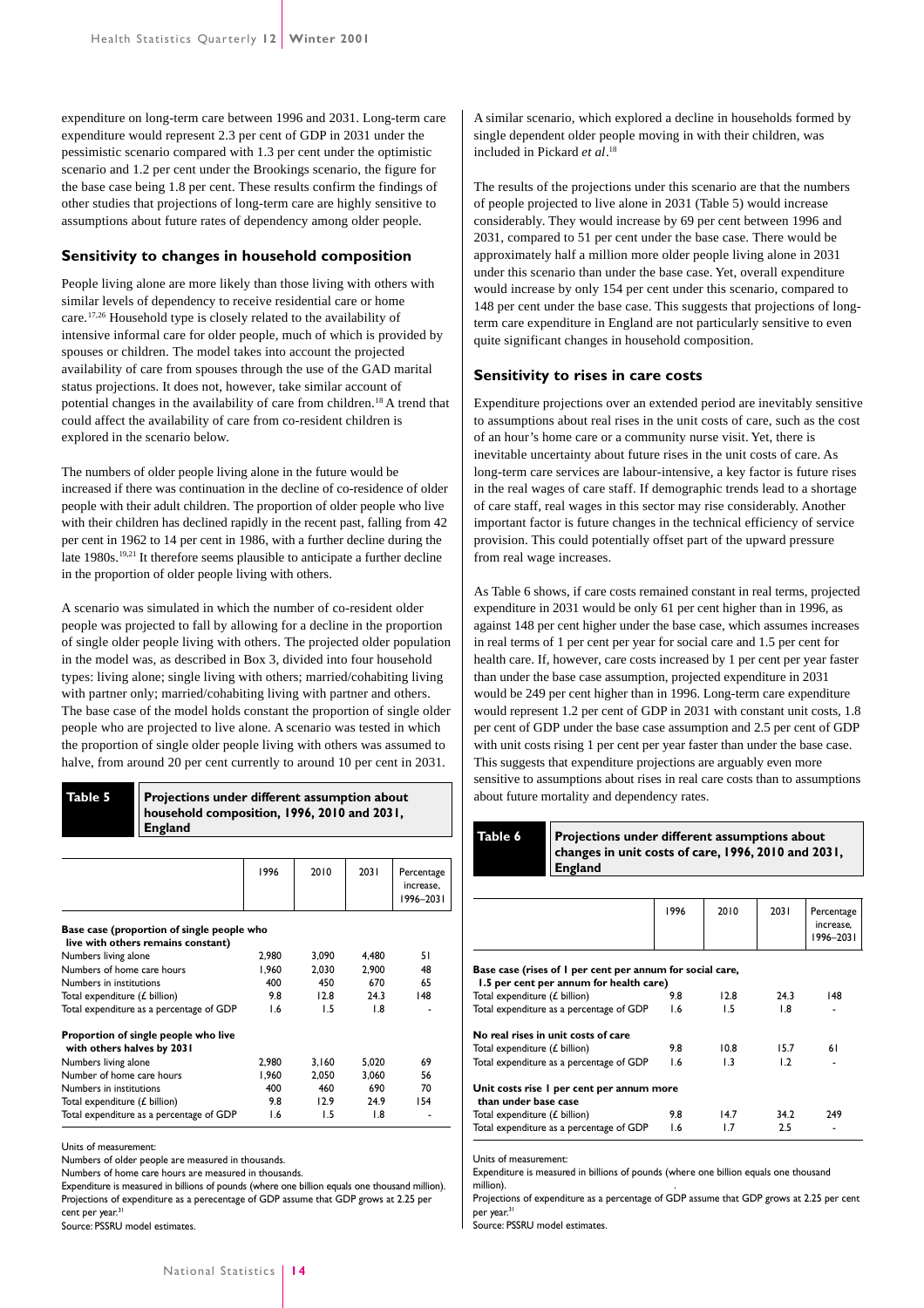#### **CONCLUSION**

The results of the sensitivity analysis using the PSSRU model show that future demand for long-term care services is sensitive to the projected numbers of older people and future dependency rates. They also show that future long-term care expenditure is highly sensitive to assumed real rises in the unit costs of care. These findings, which are consistent with those of earlier studies,<sup>7,9,10</sup> are summarised in Figure 6.

The dependency scenarios considered produced a wider range for projected long-term care expenditure than the life expectancy scenarios examined here. This suggests that projected demand for long-term care may be more sensitive to assumptions about dependency rates than mortality rates, although this is at least partly a function of the range of assumptions tested.<sup>36</sup> It can be shown that GAD's high life expectancy variant would, if combined with a small decline in age/gender specific dependency rates,<sup>43</sup> produce projections for services and expenditure that are similar to the principal population projections combined with unchanged dependency rates. The implication is that, if the projected extra years of life are years of good health, this could more than compensate for quite substantial increases in the numbers of elderly people above the GAD principal projection.

The importance of the results of the sensitivity analysis lies in the fact that it is beyond the present state of knowledge to set probabilities for future trends in the factors examined here. Yet it is important for policy and planning purposes to demonstrate the extent of sensitivity of future long-term care expenditures to assumptions about these trends. The findings suggest that policy-makers need to plan for uncertainty in future demand for long-term care. Future mortality and dependency rates and rises in care costs, which are inevitably uncertain, could have substantial implications for demand for long-term care. This means that consideration of any changes to the system for funding long-term care needs to take account of the extent of uncertainty about the future public expenditures that could arise.

It should be stressed that no allowance has been made here for changes in public expectations about the quality, range or level of care. The



projections presented here assume an unchanged relationship between age, gender, dependency, household type and housing tenure and receipt of care. Rising expectations, associated with rising real pensioner incomes, could clearly have a substantial impact on future demand for long-term care. Indeed, they could have a larger impact than demographic changes.

In addition, the projections presented here assume unchanged policies on the organisation and funding of long-term care and unchanged patterns of care. In practice, patterns of care may change as the result of changing public policies and/or changing private preferences of older people and their carers. Changes in care technologies may also impact on patterns of care, especially if they alter the relative cost and costeffectiveness of caring for older people in different care settings.

## **Box** three

#### **THE PSSRU LONG-TERM CARE FINANCING MODEL**

#### **DEFINITIONS OF KEY VARIABLES AND FURTHER DETAILS OF DATA SOURCES**

*Dependency*. Dependency has been defined in terms of ability to perform five activities of daily living or ADLs (bathing, dressing, feeding, washing, and getting to and from the toilet) and five instrumental activities of daily living or IADLs (shopping, laundry, vacuuming, cooking a main meal and handling personal affairs). Those who could not perform a task at all, could perform it only with help or could perform it but with difficulty were included in the definition of those with dependency.

*Household type.* The classification of household type has four categories: those living alone; single, widowed or divorced people living with others; those living with their partner only; and those living with their partner and others. The 1996-based marital status projections, which are used in the model, include projections by both legal and de facto marital status.<sup>22,23,29</sup>

*Housing tenure*.The Anchor Housing Trust projections, used in the model, are projections of the numbers of older people expected to own their own homes.<sup>30</sup> The trends in owner-occupation implied in its analyses suggest an increase in the proportion of older people in owner-occupier households from around 63 per cent in 1994/5 to around 75 per cent in 2010.

*Informal care*. The measure of informal care includes only help with domestic tasks and not help with personal care tasks. Information on help with personal care tasks was not available in the GHS on a similar basis.<sup>18</sup> However, the inclusion of *household type* in the model also acts as an indicator of informal help.

*Institutional care*. Three types of institutional care – residential care, nursing home care and long-stay hospital care (defined as stays exceeding 55 days) – have been included. Information on numbers of older people in residential care and nursing homes in March 1996 was obtained from the Department of Health.<sup>27</sup> Information on numbers of older people in hospital for over 55 days as at 31 March 1996 was obtained from the Hospital Episode Statistics for 1995/6.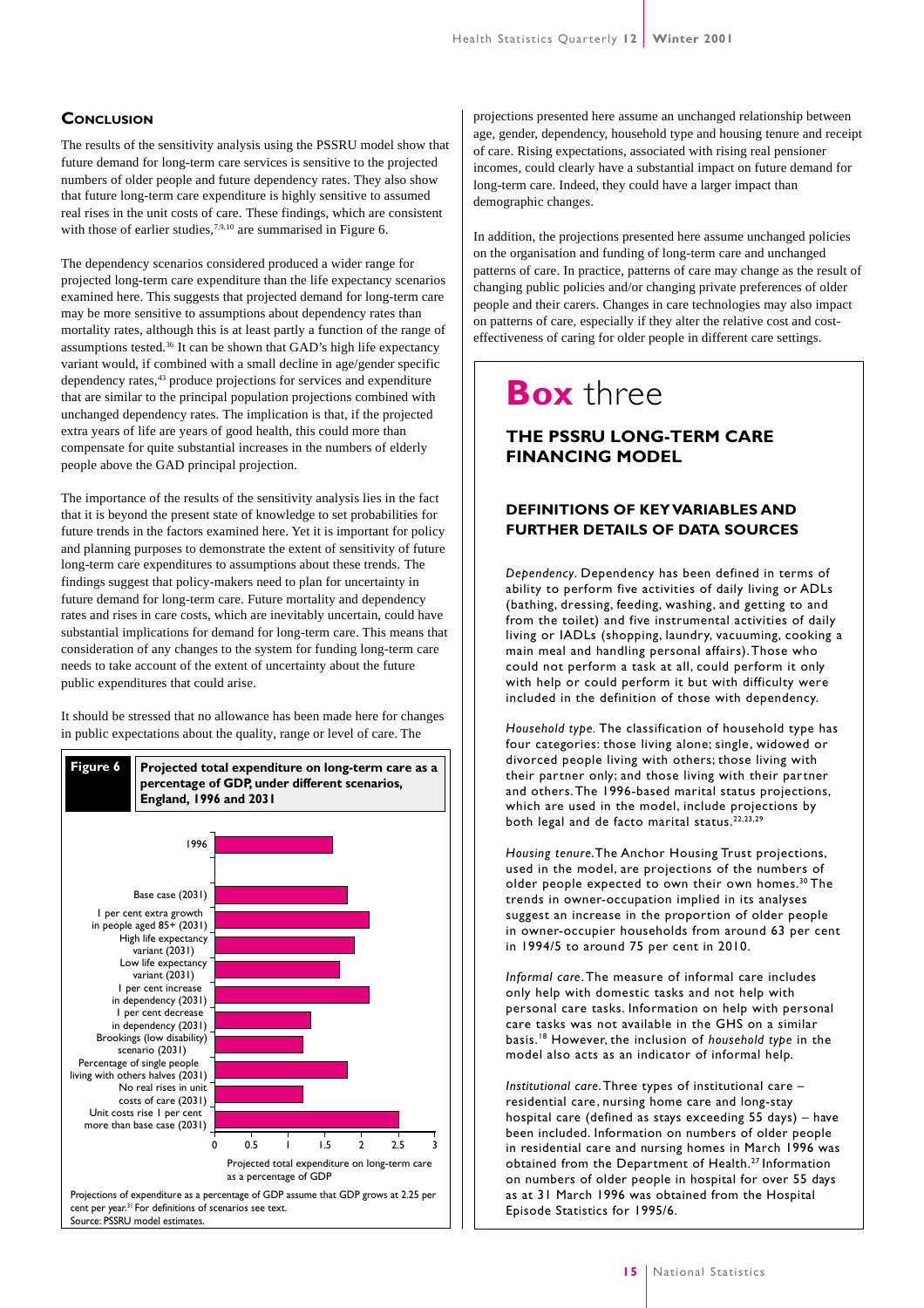If current policies remain unchanged, an increasing share of expenditure on long-term care would fall to private individuals, although public expenditure would still need to more than double by 2031. Current policies, particularly with regard to the division of responsibility between private individuals and public expenditure, are subject to intense debate. Indeed, this was one of the main issues addressed in the report of the Royal Commission on Long Term Care.<sup>1</sup> The recommendations of the Commission implied a significant redistribution of funding from private to public expenditure.

The Government's response to the Royal Commission implied a more limited measure of redistribution between private and public funding in England than had been recommended by the Commission.44 The Government decided that nursing care should be free in all settings including nursing homes but that personal care should remain subject to means test. The Government also announced detailed changes to the means test, in particular that housing assets should be disregarded for the first three months of residential care. The precise implications of these changes for the balance of funding between sectors will depend on the details of their implementation and remain to be assessed.

#### **ACKNOWLEDGEMENTS**

The research on which this article is based is part of the Personal Social Services Research Unit's long-term programme, financed by the Department of Health. Responsibility for any errors and all views in this article lies with the authors. The article does not purport to represent the views of the Department of Health. The assistance of the Government Actuary's Department in providing the population projections and some detailed comments is gratefully acknowledged. The authors are grateful to two anonymous referees for helpful comments on an earlier version of this paper.

# **Key** findings

- To keep pace with demographic pressures over the next thirty years, residential and nursing home places would need to expand by around 65 per cent and numbers of hours of home care by around 48 per cent, assuming unchanged dependency rates.
- Long-term care expenditure would need to rise by around 148 per cent in real terms between 1996 and 2031 to meet demographic pressures and allow for real rises in care costs of 1 per cent per year for social care and 1.5 per cent per year for health care.
- The GAD's 1998-based population projections add around a billion pounds to projected expenditure on long-term care in 2031, compared with 1996-based projections. This is largely because the later projections anticipate more elderly people in future years, especially in the older age groups.
- These projections are highly sensitive to the projected growth in the numbers of older people and to future dependency rates, but are less sensitive to future household composition.
- The GAD variant population projections have rather different implications for future demand for longterm care from the principal population projections.
- Rising or falling age and gender specific dependency rates have markedly different implications for future demand for long-term care from unchanged dependency rates.
- The expenditure projections are highly sensitive to assumed future real rises in care costs, as well as to projected numbers of older people and future dependency rates.

#### **REFERENCES**

- 1. Royal Commission on Long Term Care of the Elderly. *With Respect to Old Age*. Cm 4192. TSO (London: 1999).
- 2. Office for National Statistics. *National population projections: 1998-based*. ONS series PP2 no. 22. TSO (London: 2000). Or see www.gad.gov.uk.
- 3. Shaw C.1998-based national population projections for the United Kingdom and constituent countries. *Population Trends* 99 (2000), 4–12.
- 4. Wittenberg R, Pickard L, Comas-Herrera A, Davies B and Darton R. *Demand for long-term care: projections of long-term care finance for elderly people*. PSSRU (University of Kent: 1998). Now available from the PSSRU website at www.ukc.ac.uk/PSSRU.
- 5. King D, Hayden J, Jackson R, Holmans A and Anderson D. Projections of households in England to 2021. *Population Trends* 99 (2000), 13–19.
- 6. Evandrou M and Falkingham J. Looking back to look forward: lessons from four birth cohorts for ageing in the 21st century. *Population Trends* 99 (2000), 27–36.
- 7. Nuttall SR, Blackwood RJL, Bussell BMH, Cliff JP, Cornall MJ, Cowley A, Gatenby PL and Webber JM . Financing Long-Term Care in Great Britain. *Journal of the Institute of Actuaries* 121 (1994), Part 1, 1–68.
- 8. Richards E with Wilsdon T and Lyons S. *Paying for Long Term Care*. Institute for Public Policy Research (London: 1996).
- 9. House of Commons Health Committee. *Long-Term Care Finance*: *Memorandum of Evidence*. HMSO (London: 1996).
- 10. Wiener JM, Illston LH and Hanley RJ. *Sharing the Burden: Strategies for Public and Private Long-Term Care Insurance.* The Brookings Institution (Washington: 1994).
- 11 Challis D, Darton R, Johnson L, Stone M and Traske K. *Care Management and Health Care of Older People: The Darlington Community Care Project.* Arena (Aldershot: 1995).
- 12. Arber S, Gilbert GN and Evandrou M. Gender, household composition and receipt of domiciliary services by elderly disabled people. *Journal of Social Policy* 17 (1988), 153–75.
- 13. Davies B, Bebbington A and Charnley H, in collaboration with Baines B, Ferlie E, Hughes M & Twigg J. *Resources, Needs and Outcomes in Community-Based Care. A Comparative Study of the Production of Welfare for Elderly People in Ten Local Authorities in England and Wales*. Avebury (Aldershot: 1990).
- 14. Arber S and Ginn J. *Gender and Later Life: A Sociological Analysis of Resources and Constraints.* Sage (London: 1991).
- 15. Bowling A, Farquhar M and Browne P. Use of services in old age: data from three surveys of elderly people. *Social Science Medicine* 33 (1991), 6, 689–700.
- 16. Bowling A, Farquhar M and Grundy E . Who are the consistently high users of health and social services? A follow-up study two and a half years later of people aged 85+ at baseline. *Health & Social Care* 1 (1993), 277–287.
- 17. McNamee P, Gregson BA, Buck D, Bamford CH, Bond J and Wright K. Costs of formal care for frail older people in England: the resource implications study of the MRC cognitive function and ageing study (RIS MRC CFAS). *Social Science & Medicine* 48 (1999), 331–341.
- 18 Pickard L, Wittenberg R, Comas-Herrera A, Davies B and Darton R. Relying on informal care in the new century? Informal care for elderly people in England to 2031. *Ageing and Society* 20 (2000), 6, 745–772.
- 19. Grundy E. Demographic influences on the future of family care. In (eds) Allen I and Perkins E *The Future Of Family Care For Older People*. HMSO (London: 1995).
- 20. Grundy E. Population Review: (5) The population aged 60 and over. *Population Trends* 84 (1996), 14–20.